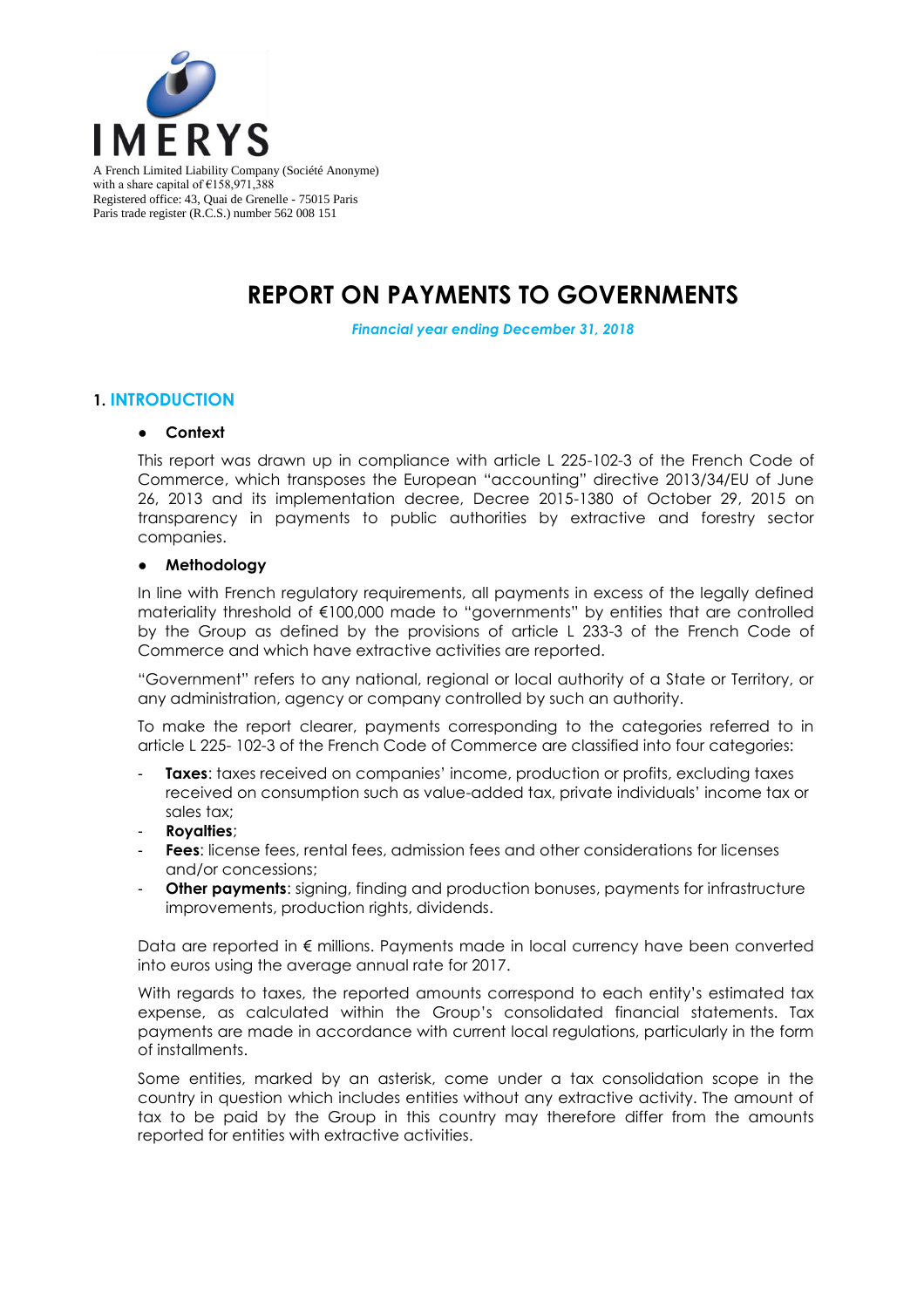## **2. THE REPORT**

| Country/Entity                                            | <b>Taxes</b> | <b>Royalties</b> | <b>Fees</b> | Other<br>payments |
|-----------------------------------------------------------|--------------|------------------|-------------|-------------------|
| <b>Australia</b>                                          | <u>1,6</u>   |                  |             |                   |
| Imerys Talc Australia Pty Ltd                             | 1,6          |                  |             |                   |
| Austria                                                   |              |                  |             |                   |
| Imerys Talc Austria GmBH                                  | 4,1<br>4,1   |                  |             |                   |
|                                                           |              |                  |             |                   |
| <b>Brazil</b>                                             | 15,3         |                  |             |                   |
| Imerys do Brasil Comercio de Extracao de Minerios<br>Ltda | 2,6          |                  |             |                   |
| Imerys Rio Capim Caulim                                   | 11,9         |                  |             |                   |
| Para Pigmentos SA                                         | 0,8          |                  |             |                   |
| <b>Bulgaria</b>                                           | 0,2          | 0,2              |             |                   |
| Imerys Minerals Bulgaria AD                               | 0,2          | 0,2              |             |                   |
|                                                           |              |                  |             |                   |
| Canada<br>Imerys Mica Suzorite Inc.                       | 5,8<br>1,4   |                  |             |                   |
| Imerys Talc Canada Inc. (Quebec)                          | 3,7          |                  |             |                   |
| Imerys Graphite and Carbon Inc.                           | 0,7          |                  |             |                   |
|                                                           |              |                  |             |                   |
| <b>Chile</b>                                              | 1,0          |                  |             |                   |
| Imerys Minerales Chile SPA                                | 1,0          |                  |             |                   |
|                                                           |              |                  |             |                   |
| <b>Denmark</b>                                            | 0,7<br>0,7   |                  |             |                   |
| Imerys Industrial Minerals Denmark A/S                    |              |                  |             |                   |
| <b>France</b>                                             | <u>43,6</u>  |                  |             |                   |
| Imerys Ceramics France *                                  | 2,9          |                  |             |                   |
| Imerys Filtration France*                                 | 0,6          |                  |             |                   |
| Imerys Mineraux France*                                   | 0,4          |                  |             |                   |
| Imerys Refractory Minerals Clerac*                        | 0,5          |                  |             |                   |
| Imerys Refractory Minerals Glomel*                        | 3,1          |                  |             |                   |
| Imerys Talc Luzenac France*                               | 7,3          |                  |             |                   |
| Imerys TC*                                                | 28,8         |                  |             |                   |
| Germany                                                   | 1,2          |                  |             | 0,7               |
| Imerys Tableware Deutschland                              | 0,8          |                  |             | 0,7               |
| Imerys Metalcasting Germany GmBH*                         | 0,4          |                  |             |                   |
| Greece                                                    | 11,3         | 2,6              |             |                   |
| Elmin - Elmin Bauxites                                    | 0,3          | 2,6              |             |                   |
|                                                           |              |                  |             |                   |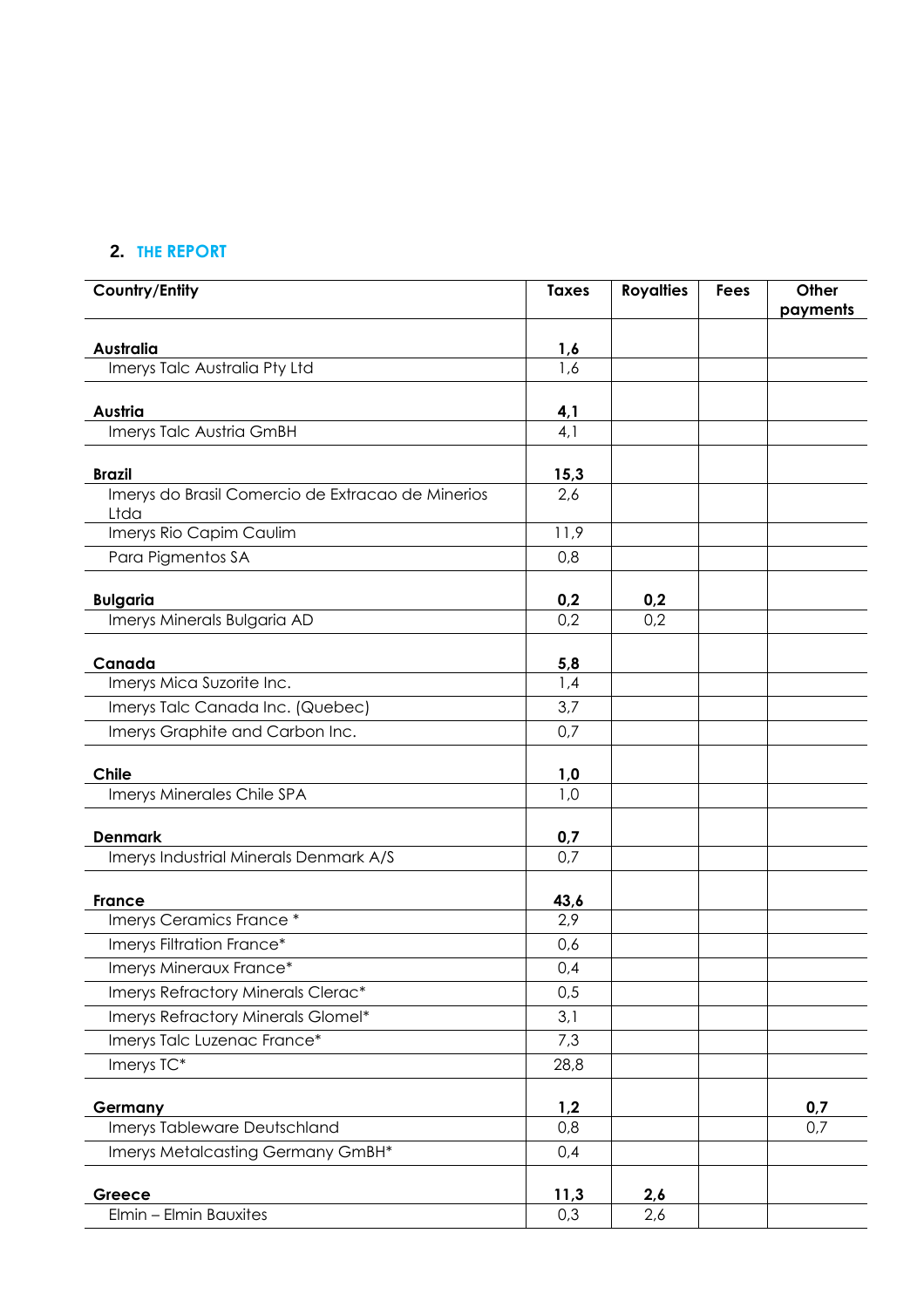| Imerys Industrial Minerals Greece S.A              | 11,0             |            |     |
|----------------------------------------------------|------------------|------------|-----|
|                                                    |                  |            |     |
| Hungary<br>Imerys Bentonite Hungary KFT            | 0,1<br>0,1       |            |     |
|                                                    |                  |            |     |
| India                                              |                  | 0,1        |     |
| Imerys Ceramics India Private Limited              |                  | 0,1        |     |
| <b>Italy</b>                                       | 2,8              |            |     |
| Imerys Minerali Italia*                            | 1,6              |            |     |
| Imerys Talc Italy Spa*                             | 1,0              |            |     |
| Sarda Perlite S.R.L                                | 0,2              |            |     |
|                                                    |                  |            |     |
| Malaysia<br>Imerys Minerals Malaysia Sdn. Bhd.     | 1,0<br>1,0       | 1,6<br>1,6 |     |
|                                                    |                  |            |     |
| <b>Mexico</b>                                      | 7,9              |            | 0,3 |
| Imerys Diatomita Mexico, S.A. de C.V.              | 6,0              |            |     |
| <b>KTC Mexico</b>                                  | 0,6              |            |     |
| Minera Roca Rodando S. DE R.L. DE C.V.             | 1,3              |            | 0,3 |
| <b>Namibia</b>                                     | 0,2              |            |     |
| Imerys Gecko Holding Namibia Pty Ltd               | 0,2              |            |     |
| <b>New-Zealand</b>                                 | 0,5              |            |     |
| Imerys Ceramics New Zealand                        | $0,\overline{5}$ |            |     |
|                                                    |                  |            |     |
| Peru                                               | 0,1              |            |     |
| Imerys Minerales Peru S.A                          | 0,1              |            |     |
| South Africa                                       | 0,7              |            |     |
| Imerys Refractory Minerals Pty                     | 0,7              |            |     |
|                                                    |                  |            |     |
| Spain                                              | 2,6              |            |     |
| Imerys Diatomite Alicante S.A.*                    | 2,6              |            |     |
| Sweden                                             | 0,8              |            |     |
| <b>Calderys Nordic AB</b>                          | 0,8              |            |     |
|                                                    |                  |            |     |
| <b>Thailand</b>                                    | 0,7              | 0,1        |     |
| <b>MRD Thailand</b>                                | 0,2              | 0,1        |     |
| MRD-ECC (Thailand)                                 | 0,5              |            |     |
| <b>Turkey</b>                                      | 0,7              |            | 0,1 |
| Imerys Ceramics Turkey                             | 0,2              |            |     |
| Harborlite Aegean Endustri Mineralleri Sanayi A.S. | 0,5              |            | 0,1 |